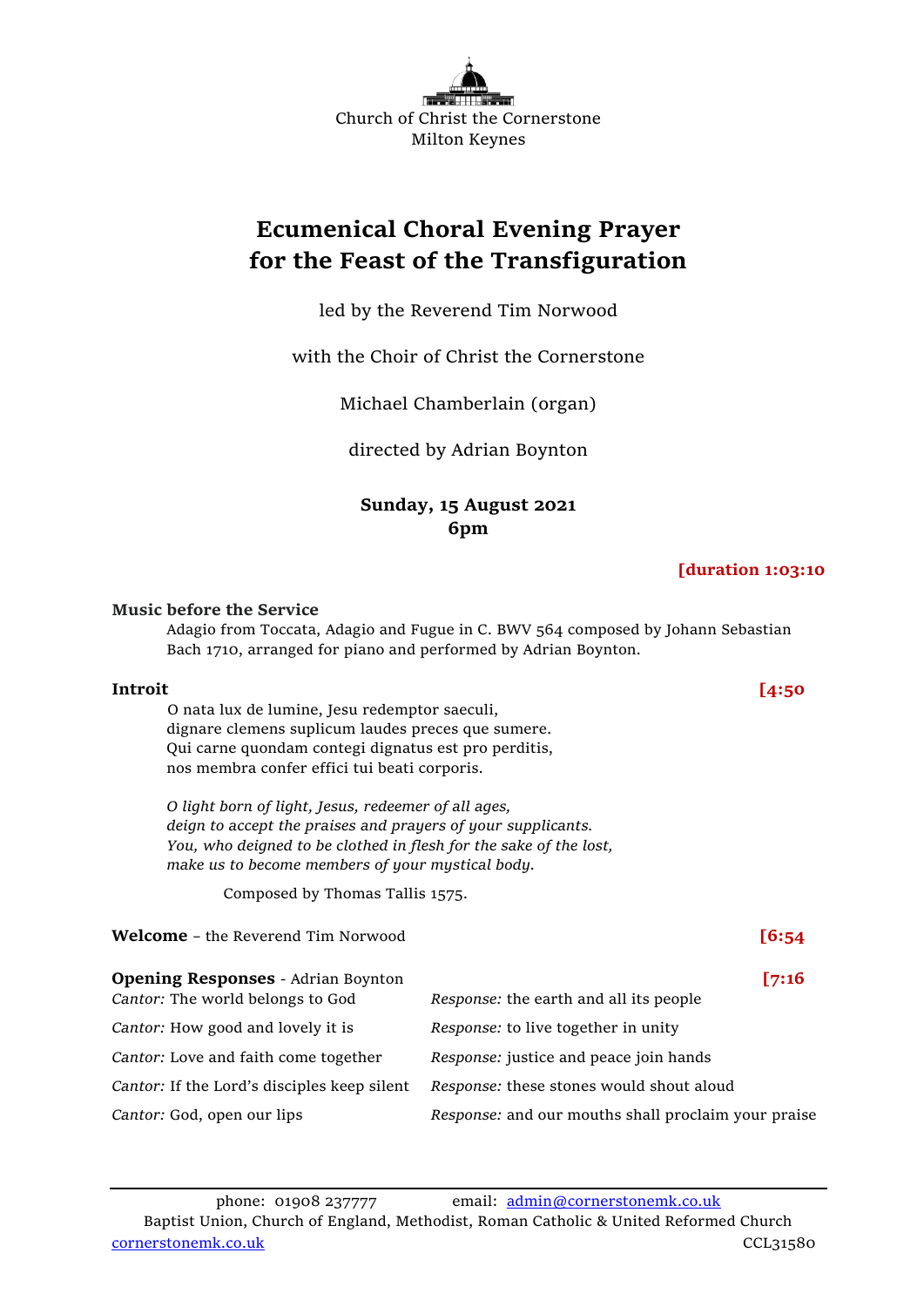#### **Hymn [8:35**

'Tis good, Lord, to be here, thy glory fills the night; thy face and garments, like the sun, shine with unborrowed light.

'Tis good, Lord, to be here, thy beauty to behold, where Moses and Elijah stand, thy messengers of old.

Fulfiller of the past, promise of things to be, we hail thy body glorified, and our redemption see.

Before we taste of death, we see thy kingdom come; we fain would hold the vision bright, and make this hill our home.

'Tis good, Lord, to be here, yet we may not remain; but since thou bidst us leave the mount, come with us to the plain.

> Words by Joseph Armitage Robinson 1888, set to the melody CARLISLE composed by Charles Lockhart 1791.

#### **Prayer of Adoration [10:59**

| Minister: | From before the world began, and after the end of eternity                 |
|-----------|----------------------------------------------------------------------------|
| All:      | <b>You are God</b>                                                         |
| Minister: | From the sea bursting out of its womb, to the wind ceasing from its chase. |
| All:      | <b>You are God</b>                                                         |
| Minister: | In the constancy of created things, and in their fickleness.               |
| All:      | <b>You are God</b>                                                         |
| Minister: | In the vastness of the universe and the forgotten corners of our hearts.   |
| All:      | You are God. You are God, and we bless you.                                |

#### **Prayer of Confession** *contract and the confession contract and the confession* **<b>***confession confession*

- *Minister:* We have been singing praises with our voices, and kept the joy out of our hearts. We have prayed only for what was possible and hoped only for what we could see.
- *All sing:* **Kyrie eleison, Kyrie eleison, Kyrie eleison.**
- *Minister:* We have allowed waiting on you to slip into laziness and waiting on your Kingdom to be replaced with apathy. We have only thought of us waiting on you and never pondered how you wait on us.

#### *Ladies sing:***Christe eleison, Christe eleison, Christe eleison.**

*Minister:* We have prayed for truth to set us free and chosen instead the slavery of silence. We have prayed for the transformation of society and not expected to have to change ourselves.

#### *All sing:* **Kyrie eleison, Kyrie eleison, Kyrie eleison.**

- *Minister:* Listen, for this is the true word of God. Blessed are all who wait for the Lord. God is merciful, and God's love is sure and strong.
- *All:* **Amen.**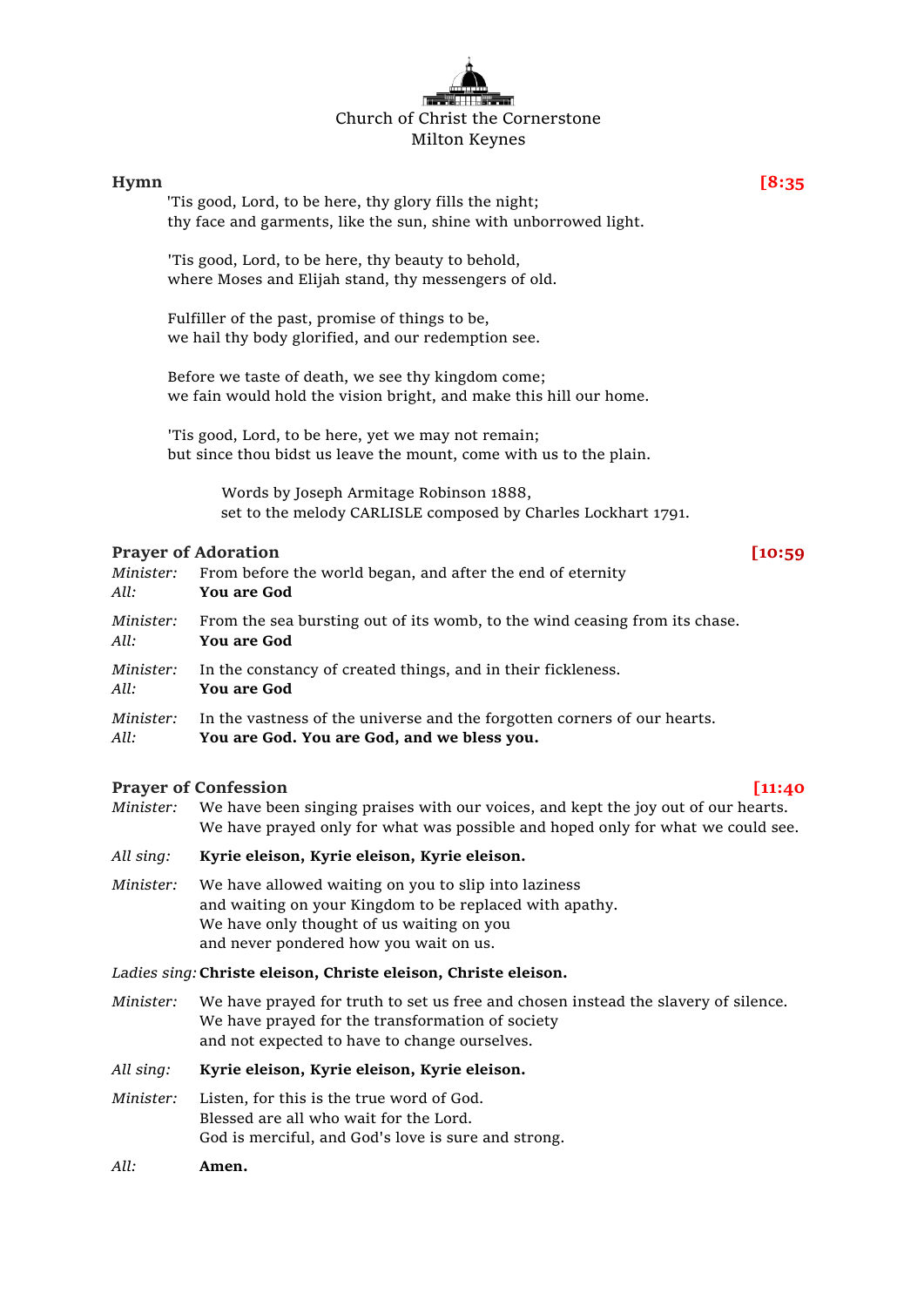#### **Psalm 97 [14:19**

The Lord is King the earth may be glad thereof: yea the multitude of the isles may be glad thereof.

Clouds and darkness are round about him: Righteousness and judgement are the habitation of his seat.

There shall go a fire before him: and burn up his enemies on every side. His lightnings gave shine unto the world: The earth saw it and was afraid. The hills melted like wax at the presence of the Lord, at the presence of the Lord of the whole earth.

The heavens have declared his righteousness: and all the people have seen his glory.

Confounded be all they that worship carved images and that delight in vain gods: Worship him all ye gods.

Sion heard of it and rejoiced and the daughters of Judah were glad because of thy judgements O Lord.

For thou Lord art higher than all that are in the earth: Thou art exalted far above all gods.

O ye that love the Lord see that ye hate the thing which is evil: he shall deliver them from the hand of the ungodly.

There is sprung up a light for the righteous, and joyful gladness for such as are true hearted. Rejoice in the Lord ye righteous: and give thanks for a remembrance of his holiness.

Glory be to the Father, and to the Son, and to the Holy Ghost: as it was in the beginning, is now and ever shall be, world without end, Amen.

#### **Old Testament reading** – Daniel 7, 9-10, 13-14 [Revised English Bible] **[17:56**

#### **Magnificat [19:29**

My soul proclaims the greatness of the Lord: my spirit rejoices in God my saviour; for he has looked with favour on his lowly servant: from this day all generations will call me blessed; the Almighty has done great things for me: and holy is his name.

He has mercy on those who fear him: in every generation. He has shown the strength of his arm: He has scattered the proud in their conceit. He has cast down the mighty from their thrones: and has lifted up the lowly.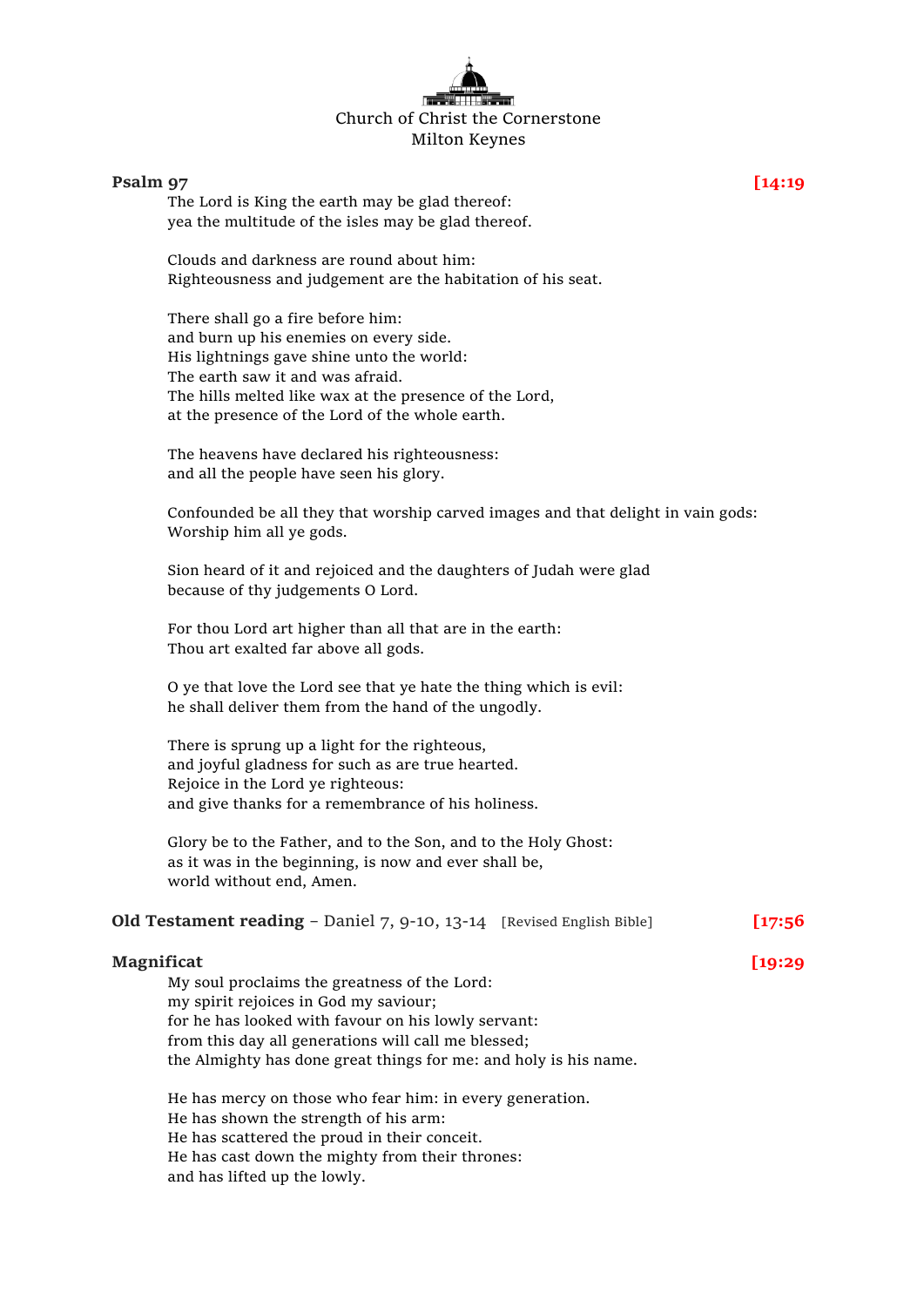He has filled the hungry with good things: and the rich he hath sent empty away. He has come to the help of his servant Israel: for he has remembered his promise of mercy, the promise he made to our fathers: to Abraham and his seed forever.

> The song of Mary [Luke 1:46-55] from the Wakefield service composed by Andrew Carter 1986.

| New Testament reading - Mark 9:2-10 [Revised English Bible]                                                                                                                                                                                                                                                                                                                                                            |           |  |
|------------------------------------------------------------------------------------------------------------------------------------------------------------------------------------------------------------------------------------------------------------------------------------------------------------------------------------------------------------------------------------------------------------------------|-----------|--|
| <b>Nunc Dimittis</b><br>Lord, now let your servant go in peace: your word has been fulfilled.<br>My own eyes have seen the salvation:<br>which you have prepared in the sight of every people;<br>a light, to reveal you to the nations:<br>and the glory of your people Israel.<br>Glory be to the Father and to the Son:<br>and to the Holy Spirit; as it was in the beginning<br>is now and shall be forever. Amen. | $[27:19]$ |  |
| The song of Simeon [Luke 2:29-32]<br>from the Wakefield service composed by Andrew Carter 1986.                                                                                                                                                                                                                                                                                                                        |           |  |
| Reading from another source<br>From that one moment, 'in and out of time',<br>on that one mountain where all moments meet,<br>The daily veil that covers the sublime<br>in darkling glass fell dazzled at his feet.<br>There were no angels full of eyes and wings<br>just living glory full of truth and grace.                                                                                                       | [31:01]   |  |
| The love that dances at the heart of things<br>shone out upon us from a human face<br>and to that light the light in us leaped up,<br>we felt it quicken somewhere deep within,<br>a sudden blaze of long-extinguished hope<br>trembled and tingled through the tender skin.                                                                                                                                           |           |  |
| Nor can this blackened sky, this darkened scar<br>Eclipse that glimpse of how things really are.                                                                                                                                                                                                                                                                                                                       |           |  |
| 'Transfiguration' a poem by Malcolm Guite 2012.                                                                                                                                                                                                                                                                                                                                                                        |           |  |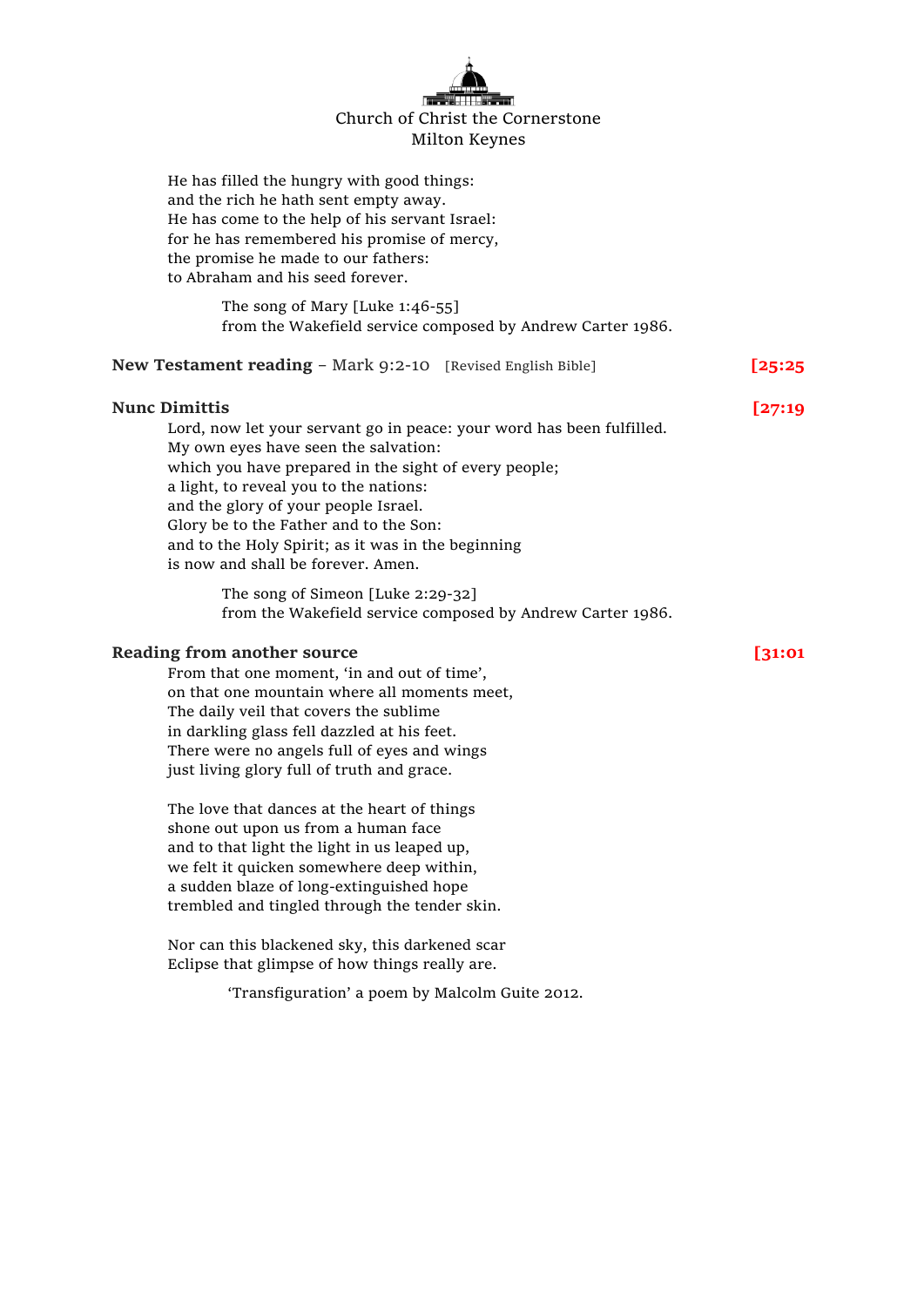Be still, for the presence of the Lord, the Holy One, is here. Come, bow before him now, with reverence and fear. In him no sin is found, we stand on holy ground. Be still, for the presence of the Lord, the Holy One, is here.

Be still, for the glory of the Lord is shining all around; he burns with holy fire, with splendour he is crowned. How awesome is the sight, our radiant king of light! Be still, for the glory of the Lord is shining all around;

Be still, for the power of the Lord is moving in this place, he comes to cleanse and heal, to minister his grace. No work too hard for him, in faith receive from him. Be still, for the power of the Lord is moving in this place,

Composed with words by Dave Evans 1986.

#### **Address** – the Reverend Tim Norwood **[35:47**

I don't know if you've ever seen one of those wonderful pictures that consist of shapes and colours, all merged and blended together on a poster or in a book. These wonderful pictures, when you look at them you don't see anything for a while; and if you look at them *just right* something happens and you are able to see it: a shape emerging out of the picture. Or maybe you've looked at one of those illustrations, those visual illusions, perhaps that wonderful one of the old lady and, if you look at it *slightly differently*, you can see a young lady – all on the same piece of paper.

The Transfiguration is about seeing things differently. It's one of those stories in the Bible, one of those wonderful stories about Jesus that has been told for 2000 years. And some people find it difficult, it seems so mystical, so odd, so unusual. And yet the gospel writers put it in pride of place, and in telling the story of Jesus, it comes at that really crucial point, right in the middle of the story, where we shift from the growth in the ministry of Jesus and move toward the crucifixion and resurrection.

This is this wonderful story, the Transfiguration. And what it is, is a bit like those pictures, where one moment the world seems one way, and the next it seems completely different. One moment the world is transformed: Jesus is transfigured. He appears different, he seems different, he IS different. And the disciples see Jesus not through their own eyes, but through the eyes of God. They hear God speaking and tell them what they see, what they are experiencing. It is a moment of transfiguration.

And for us in the world today, this story retains its significance. It's all too easy to be lost in the difficulties of everyday life and all the things we can see and touch, which seem so important, so real so powerful, it's easy to feel restricted, limited by the powers of this world, the way the world seems to be. And yet God invites us to see the world differently: God invites us to see the world transformed, as it might be. To see the world as He sees it, with the values of The Kingdom, not the values of the world. And in some of those moments the world, the Church, each of us are transfigured, and we see things differently. I wonder in 2021, how the world might look if we see it as God sees, how we might see each other, who we might think of as being valuable and important, what we might think of as being possible, where we might be led in our own journey of discipleship. But it begins often with a moment of transfiguration. And I pray that today we will see God at work again in the world, and He will call you to respond in love and action. In the name of Christ, Amen.

#### **Hymn [33:06**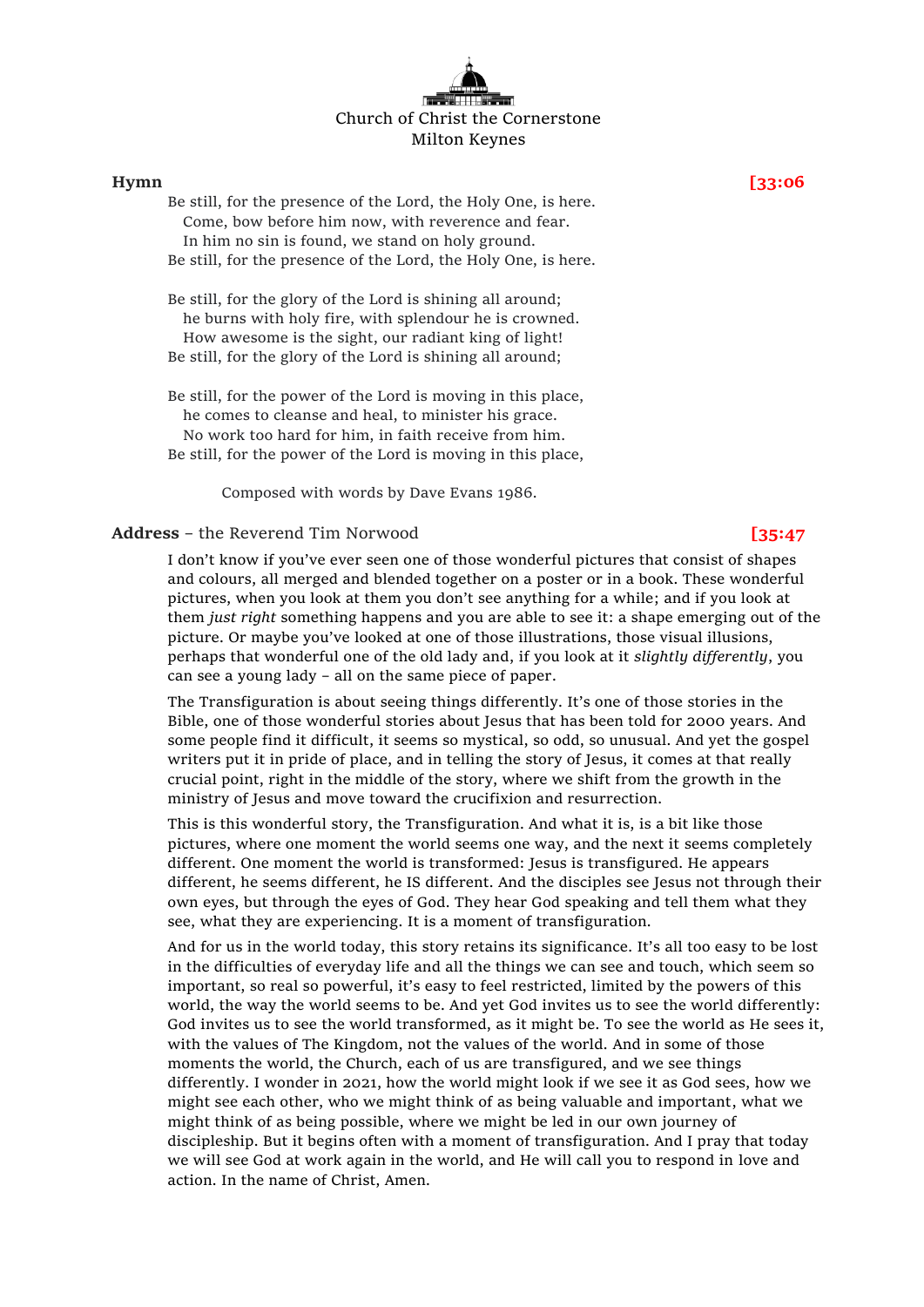| Choir                                          |                                                                                                                                                                                                                           | [39:18 |
|------------------------------------------------|---------------------------------------------------------------------------------------------------------------------------------------------------------------------------------------------------------------------------|--------|
| God is light and in him is no darkness at all. |                                                                                                                                                                                                                           |        |
|                                                | Thou also shalt light my candle;                                                                                                                                                                                          |        |
|                                                | the Lord my God shall make my darkness to be light.                                                                                                                                                                       |        |
|                                                | The Lord is my light and my salvation: whom then shall I fear?                                                                                                                                                            |        |
|                                                | The Lord is the strength of my life: of whom then shall I be afraid?                                                                                                                                                      |        |
|                                                | God is light and in him is no darkness at all. Alleluia.                                                                                                                                                                  |        |
|                                                | From John 1:5, Psalms 18:28, 27:1 composed by Harry Bramma 2011                                                                                                                                                           |        |
|                                                | <b>Prayers of Petition and Intercession</b>                                                                                                                                                                               | [42:53 |
| All sing:                                      | O Lord, hear my prayer O Lord, hear my prayer,                                                                                                                                                                            |        |
|                                                | When I call, answer me.                                                                                                                                                                                                   |        |
|                                                | O Lord, hear my prayer O Lord, hear my prayer,                                                                                                                                                                            |        |
|                                                | come and listen to me.                                                                                                                                                                                                    |        |
| Minister:                                      | We pray for this world; for those who are marginalized or forgotten because they<br>are not seen as being valuable; where those who are rich and powerful see God in<br>those who are not. Lord, come and listen.         |        |
| All sing:                                      | []                                                                                                                                                                                                                        |        |
| Minister:                                      | We pray for the church throughout the world, let us be a community of the<br>Transfiguration. May we see and hear Christ in our midst and act like people of the<br>Resurrection. Lord, come and listen.                  |        |
| All sing:                                      | []                                                                                                                                                                                                                        |        |
| <i>Minister:</i>                               | And we pray for ourselves, may we see Christ in those around us, may we hear the<br>voice of Christ through those around us, and may we understand ourselves through<br>the mind and heart of God. Lord, come and listen. |        |
| All sing:                                      | []                                                                                                                                                                                                                        |        |

## **The Lord's Prayer [42:53**

| Minister: | So let us gather our prayers as we say the words that Jesus taught: |
|-----------|---------------------------------------------------------------------|
| All:      | Our Father in heaven                                                |
|           | hallowed be your name.                                              |
|           | Your kingdom come,                                                  |
|           | Your will be done                                                   |
|           | on earth as in heaven.                                              |
|           | Give us this day our daily bread                                    |
|           | and forgive us our sins                                             |
|           | as we forgive them who sin against us.                              |
|           | Lead us not into temptation                                         |
|           | but deliver us from evil.                                           |
|           | For the kingdom, the power and the glory                            |

**Are yours now and forever. Amen.**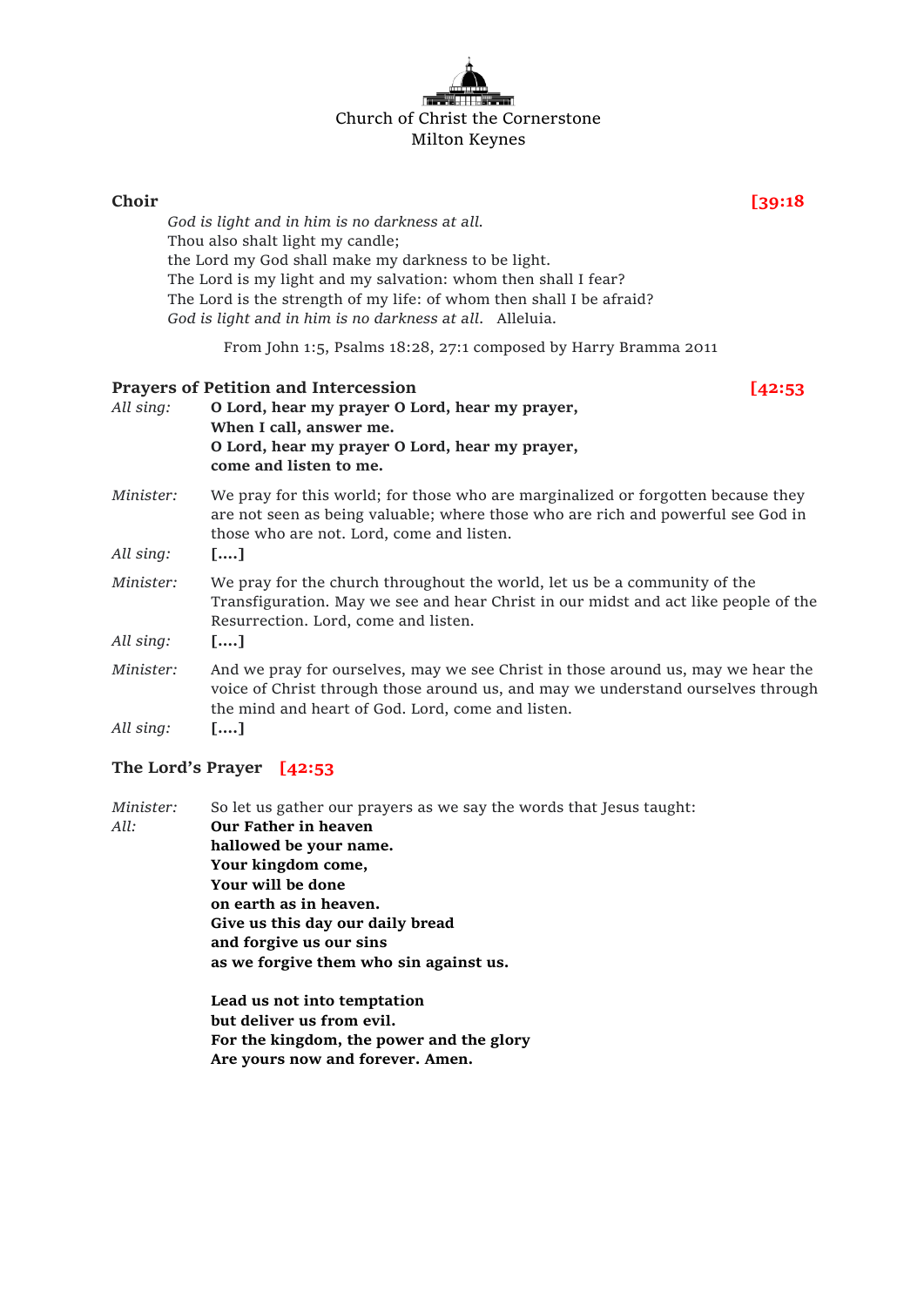Christ is the world's true light, its Captain of salvation, the Day-star clear and bright of every man and nation; New life, new hope awakes, where'er men own his sway; Freedom her bondage breaks, and night is turned to day.

In Christ all races meet, their ancient feuds forgetting, the whole round world complete, from sunrise to its setting: When Christ is throned as Lord, men shall forsake their fear, to ploughshare bear the sword, to pruning-hook the spear.

One Lord, in one great name unite us all who own thee; Cast out our pride and shame that hinder to enthrone thee; The world has waited long, has travailed long in pain; To heal its ancient wrong, come, Prince of Peace, and reign. Amen.

> Words by George Wallace Briggs 1933, set to the melody NUN DANKET, last verse arranged by Adrian Boynton.

#### **Final Prayers [50:17**

| $\lambda$ 11 $\cdot$ | $\lambda$ man                                           |
|----------------------|---------------------------------------------------------|
|                      | Stay with us for the service of your son, Jesus Christ. |
|                      | Into your hands we commend ourselves and those we love. |
|                      | grant us also a thankful spirit.                        |
| Minister:            | Gracious God, you have given us much today;             |

All: **Amen**

All: **In darkness and in light, in trouble and in joy, help us heavenly Father to trust your love, to serve your purpose, and to praise your name, through Jesus Christ, our Lord. Amen.**

**Hymn [47:52**